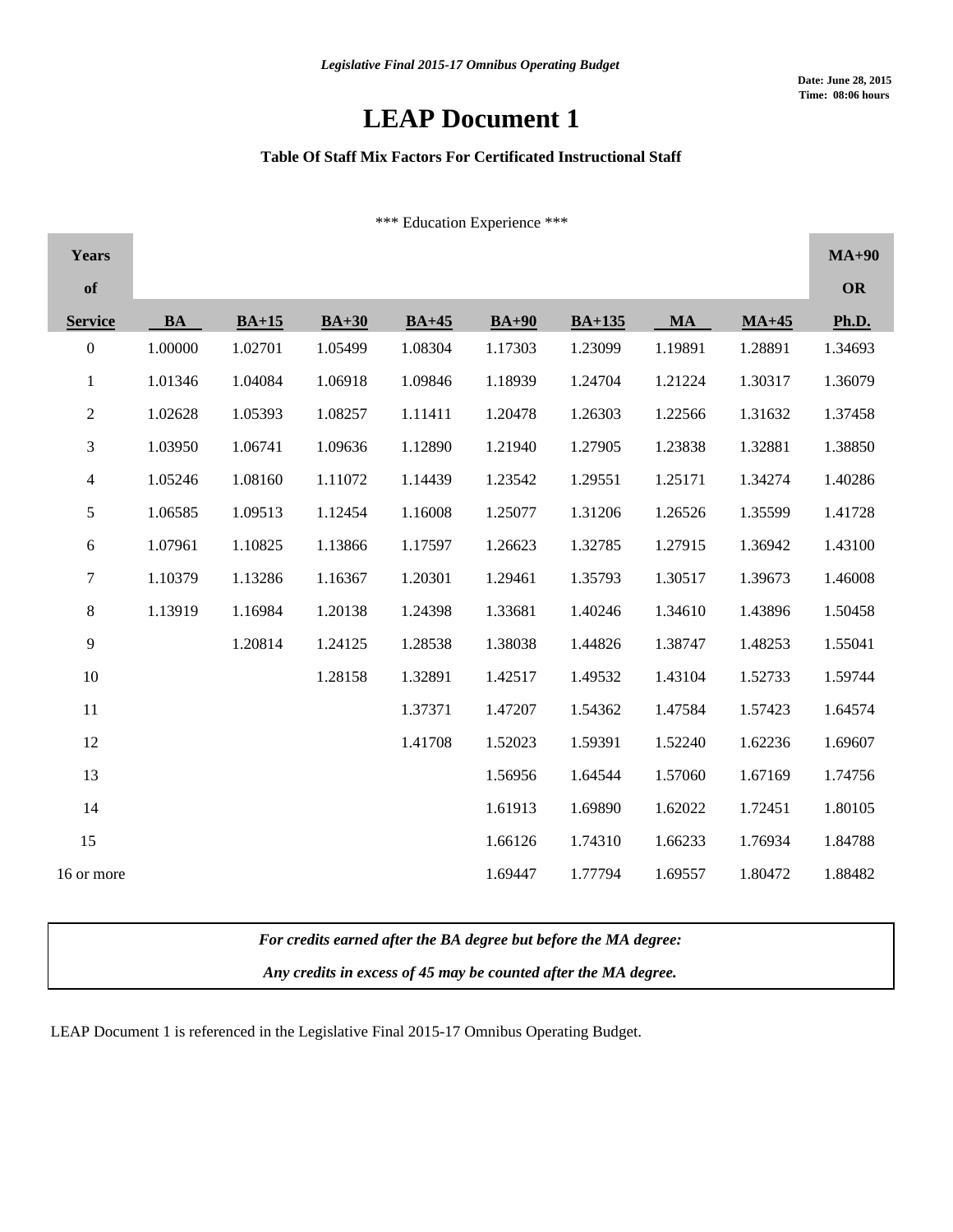## **Table Of Total Base Salaries For Certificated Instructional Staff**

#### **For School Year 2015-16**

\*\*\* Education Experience \*\*\*

| <b>Years</b>     |           |         |         |         |         |          |           |         | $MA+90$ |
|------------------|-----------|---------|---------|---------|---------|----------|-----------|---------|---------|
| of               |           |         |         |         |         |          |           |         | OR      |
| <b>Service</b>   | <b>BA</b> | $BA+15$ | $BA+30$ | $BA+45$ | $BA+90$ | $BA+135$ | <b>MA</b> | $MA+45$ | Ph.D.   |
| $\boldsymbol{0}$ | 35,069    | 36,016  | 36,997  | 37,981  | 41,137  | 43,170   | 42,045    | 45,201  | 47,235  |
| $\mathbf{1}$     | 35,541    | 36,501  | 37,495  | 38,522  | 41,711  | 43,732   | 42,512    | 45,701  | 47,722  |
| $\overline{c}$   | 35,991    | 36,960  | 37,965  | 39,071  | 42,250  | 44,293   | 42,983    | 46,162  | 48,205  |
| $\mathfrak{Z}$   | 36,454    | 37,433  | 38,448  | 39,589  | 42,763  | 44,855   | 43,429    | 46,600  | 48,693  |
| $\overline{4}$   | 36,909    | 37,931  | 38,952  | 40,133  | 43,325  | 45,432   | 43,896    | 47,089  | 49,197  |
| 5                | 37,378    | 38,405  | 39,436  | 40,683  | 43,863  | 46,013   | 44,371    | 47,553  | 49,703  |
| 6                | 37,861    | 38,865  | 39,932  | 41,240  | 44,405  | 46,566   | 44,859    | 48,024  | 50,184  |
| $\tau$           | 38,709    | 39,728  | 40,809  | 42,188  | 45,401  | 47,621   | 45,771    | 48,982  | 51,204  |
| $\,8\,$          | 39,950    | 41,025  | 42,131  | 43,625  | 46,881  | 49,183   | 47,206    | 50,463  | 52,764  |
| 9                |           | 42,368  | 43,529  | 45,077  | 48,409  | 50,789   | 48,657    | 51,991  | 54,371  |
| 10               |           |         | 44,944  | 46,604  | 49,979  | 52,439   | 50,185    | 53,562  | 56,021  |
| 11               |           |         |         | 48,175  | 51,624  | 54,133   | 51,756    | 55,207  | 57,714  |
| 12               |           |         |         | 49,696  | 53,313  | 55,897   | 53,389    | 56,895  | 59,479  |
| 13               |           |         |         |         | 55,043  | 57,704   | 55,079    | 58,624  | 61,285  |
| 14               |           |         |         |         | 56,781  | 59,579   | 56,819    | 60,477  | 63,161  |
| 15               |           |         |         |         | 58,259  | 61,129   | 58,296    | 62,049  | 64,803  |
| 16 or more       |           |         |         |         | 59,423  | 62,351   | 59,462    | 63,290  | 66,099  |

*For credits earned after the BA degree but before the MA degree:*

*Any credits in excess of 45 may be counted after the MA degree.*

LEAP Document 1 is referenced in the Legislative Final 2015-17 Omnibus Operating Budget.